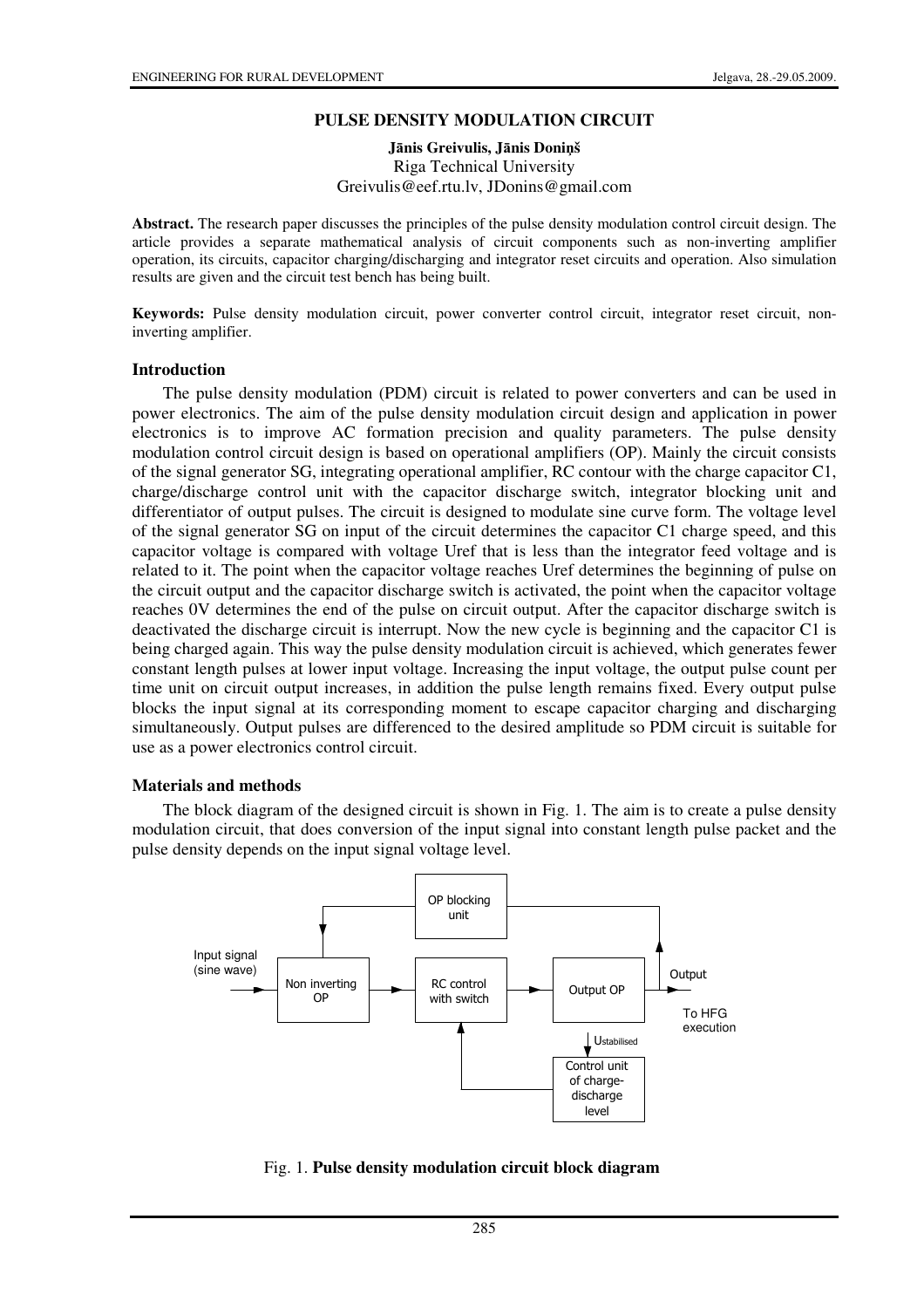Uout

The purpose of the designed circuit is to use it to control power inverters. Therefore, mathematic analysis is performed for components that are used in this circuit (Fig. 1), such as non inverting integrator, exponential signal generator and integrator reset unit. The pulse density circuit operating principle is that the input signal is integrated into the integration of capacity, up to a certain voltage level. In the moment when the integrating capacitor voltage reaches this voltage level, the discharge switch is opened, while the capacitor is being discharged the circuit outlet forms a pulse. After the capacitor is discharged it is being charged again.

 $U_{\alpha\mu} = K_{\alpha\rho} U_{\mu} \pm U_{0\alpha\mu}$ 

**Non-inverting amplifier.** [2] The basic circuit for the non-inverting operational amplifier is shown in Fig. 2 In this circuit the signal is applied to the non-inverting input of the op-amp. However, the feedback is taken from the output of the op-amp via a resistor to the inverting input of the operational amplifier where another resistor is taken ground. It is the value of these two resistors that govern gain of the operational amplifier circuit. The output vo equation of this amplifier

en to  
\n
$$
m \tthe
$$
\n
$$
H = \frac{100}{2}
$$
\n
$$
m \tthe
$$
\n
$$
m \tthe
$$
\n
$$
m \tthe
$$
\n
$$
m \tthe
$$
\n
$$
m \t the
$$
\n
$$
m \t the
$$
\n
$$
m \t the
$$
\n
$$
m \t the
$$
\n
$$
m \t the
$$
\n
$$
m \t the
$$
\n
$$
m \t the
$$
\n
$$
m \t the
$$
\n
$$
m \t the
$$
\n
$$
m \t the
$$
\n
$$
m \t the
$$
\n
$$
m \t the
$$
\n
$$
m \t the
$$
\n
$$
m \t the
$$
\n
$$
m \t the
$$
\n
$$
m \t the
$$
\n
$$
m \t the
$$
\n
$$
m \t the
$$
\n
$$
m \t the
$$
\n
$$
m \t the
$$
\n
$$
m \t the
$$
\n
$$
m \t the
$$
\n
$$
m \t the
$$
\n
$$
m \t the
$$
\n
$$
m \t the
$$
\n
$$
m \t the
$$
\n
$$
m \t the
$$
\n
$$
m \t the
$$
\n
$$
m \t the
$$
\n
$$
m \t the
$$
\n
$$
m \t the
$$
\n
$$
m \t the
$$
\n
$$
m \t the
$$
\n
$$
m \t the
$$
\n
$$
m \t the
$$
\n
$$
m \t the
$$
\n
$$
m \t the
$$
\n
$$
m \t the
$$
\n
$$
m \t the
$$
\n
$$
m \t the
$$
\n
$$
m \t the
$$
\n
$$
m \t the
$$
\n
$$
m \t the
$$
\n
$$
m \t the
$$
\n
$$
m \t the
$$
\n
$$
m \t e
$$
\n
$$
m \t e
$$
\n
$$
m \t e
$$

 $\mathbf{U}$ 

**D**3

R1

**amplifier circuit**

-

where  $U_{0out}$  – zero offset voltage.  $K_{OP}$  – static gain.

In the first approximation

$$
K_{op} = (1 + R_2 / R_1) \frac{K_G \beta}{1 + K_G \beta}
$$
 (1)

where  $K_G$  – signal amplification factor;

 $\beta$  – negative feedback transfer factor;

$$
\beta = \frac{1}{1 + R_2 / (R_1 \| (R_3 + Z_{inOP}))};\tag{2}
$$

$$
U_{0out} = (1 + R_2 / R_1) U_{offset} + \Delta I_{inOP} R_2 ; \qquad (3)
$$

in the second approximation

$$
U_{0out} = (1 + R_2 / R_1) \frac{1}{1 + 1 / K_G \beta} (U_{in} / K_{sf} + \Delta I_{inOP} (R_3 + R_s) +
$$
  
+ 
$$
\Delta I_{inOP} (R_3 + R_s + R_1 || R_2) + K_P \Delta E_s + U_{sh}),
$$

where  $K_p$ ,  $U_{sh}$ ,  $K_G$ ,  $U_{offset}$ ,  $I_{inOP}$ ,  $\Delta I_{inOP}$ ,  $Z_{inOP}$ ,  $Z_{outOP}$  – operational amplifier parameters;

 $\Delta E<sub>S</sub>$  – the operational amplifier supply voltage deviation;

 $\parallel$  – mark of the parallel-connected elements;

 $R<sub>s</sub>$  – signal source output resistance.

From the expression (1) follows that the amplifier gain factor can not be less than one. Besides, according to the equation (3), zero offset voltage is dependent on the input voltage level.

Input impedance:

$$
Z_{in} = R_3 + Z_{inOP}(1 + K_G \beta).
$$
 (4)

Output impedance:

$$
Z_{out} = Z_{outOP} / (1 + K_G \beta) \tag{5}
$$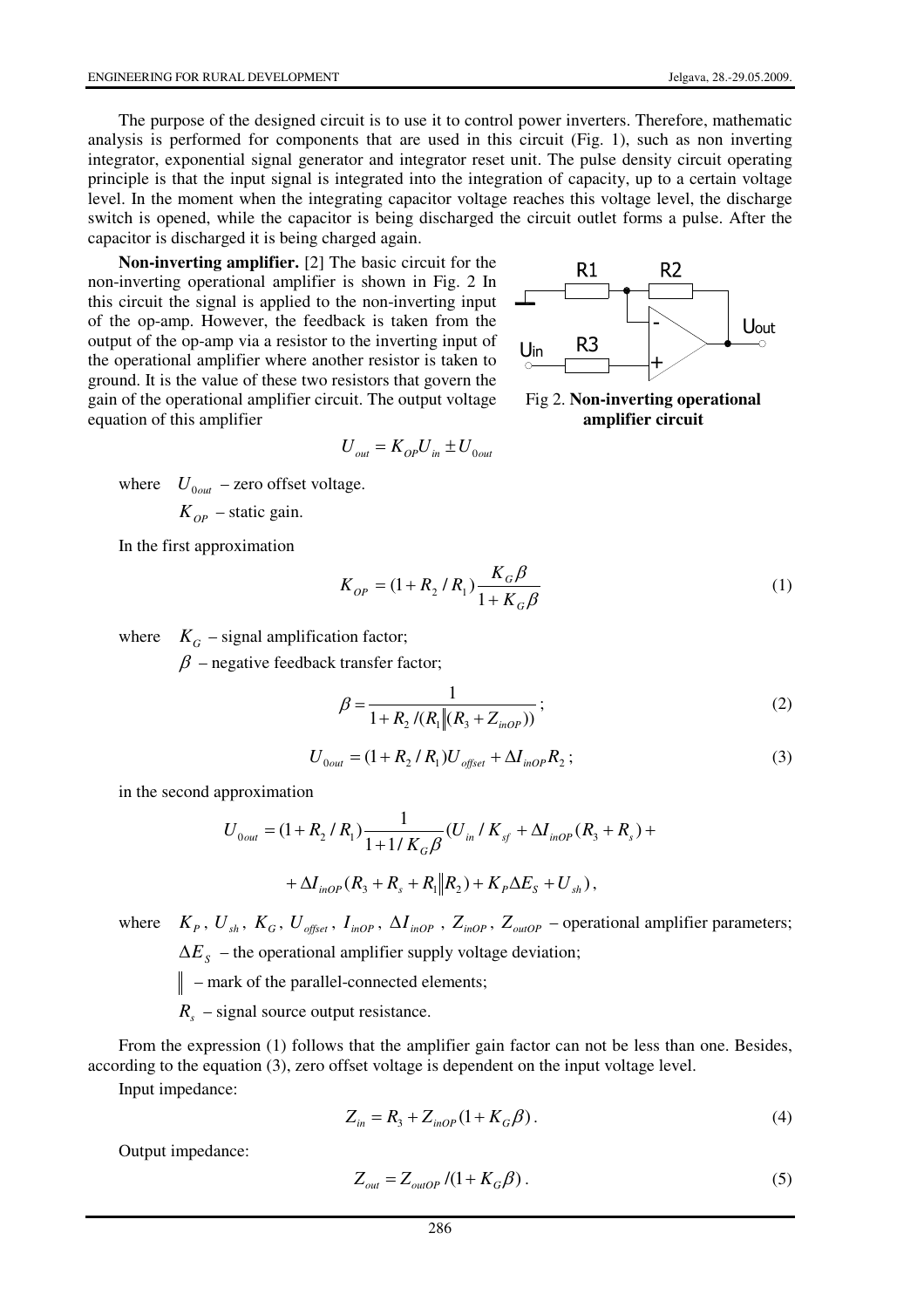The maximum input voltage level is limited by the operational amplifier allowable phase synchronous voltage.

**Capacitor charging and discharging with in series connected resistor.** [1] The described scheme is shown in Fig. 3. While at the moment  $t = 0$  the moving contact of the switch is connected to the DC source (clip 1). The capacitor before switching was not charged. First, the transition process, voltage,  $u_c$  and the current *i* must be found. According to the Kirchhoff law  $u_a + u_c = U$ , considering

 $u_a = R_1 i$  and *dt*  $i = C \frac{du_c}{dt}$  differential equation for voltage  $u_c$  can be obtained:

$$
R_1 C \frac{du_C}{dt} + u_C = U_{in}.
$$
 (6)

Following equation solution expressible  $u_C = u_{C,free} + u_{C,forced}$ , where  $u_{C,forced} = U_{in}$ , because the stationary mode is achieved at the moment when the capacitor I s charged to the source voltage.

The characteristic equation is  $R_1C_p + 1 = 0$ , from where  $p = -(R_1C)^{-1}$ . In the free mode  $u_{C,free} = Ae^{-t/\tau}$ , where  $\tau = R_1C - \tau$  time constant.

Inserting  $t = 0$  into  $u_{C,free}$  equation, to determine the integrating constant *A* we get expression  $A = u_{C,free}(0) = u_C(0) - u_{C,forced}(0)$ . In accordance with the second commutation law for non-charged capacitor  $u_C(0) = -u_C(-0) = 0$ . Then  $A = -u_C$ , *forced* $(0) = -U$ *in*. As a result we get the capacitor voltage during the transition process

$$
u_C = u_{C,forced} + u_{C,free} = U_{in}(1 - e^{-t/\tau}).
$$
\n(7)

The following expression is obtained for current:

$$
i = C \frac{du_C}{dt} = -CU_{in}(-\frac{1}{\tau})e^{-t/\tau} = \frac{U_{in}}{R_1}e^{-t/\tau}.
$$
 (8)

If we compare this expression with the transition process of *R* and *L* series circuit, it is obvious, that the expression (7) is similar to the

inductive current expression. Only the factor behind the brackets is different (it defines the unit of measurement) as well as the value of  $\tau$ . This result is explained by the fact that the commutation law refers to  $u<sub>C</sub>$ , under which its value changes from zero non-leap to the forced mode value.

Assuming further that the circuit in Fig. 3. after the first switching practically achieved in forced mode switch switches to the second position, the capacitor starts to discharge through  $R_2$  and short circuit, that is set up in stead of source. For simplicity it is assumed that  $t = 0$  at the moment of the



Fig. 3. **Capacitor charging and discharging circuit**

second switching. Then, before switching  $u_C(-0) = U_{in}$ , as determined by the previous transition process forced mode. In the new process again  $u_C = u_{C,free} + u_{C, forced}$ , where  $u_{C, forced} = 0$ , this time, because the process should end with a full capacitor discharge.

The differential equation of this circuit differs from the equation (6) only with the right hand side, but as the characteristic equation has to be written only as a homogeneous differential equation, then the characteristic equation and its root  $p = -(R_2C)^{-1}$  remains unchanged. So  $u_{C,free} = A_1 e^{-t/(RC)} = A_1 e^{-t/\tau}$ , where a constant  $A_1 = u_{C,free}(0) = u_C(0) - u_{C, forced}(0) = U_{in} - 0 = U_{in}$ .

So the capacitor voltage during the transition process  $u_C = u_{C,free} = U_{in} e^{-t/\tau}$  and current  $i = C \frac{du_c}{dt} = -\frac{U_{in}}{R} e^{-t/\tau}$ .

$$
c\frac{d}{dt} = -\frac{1}{R_2}e
$$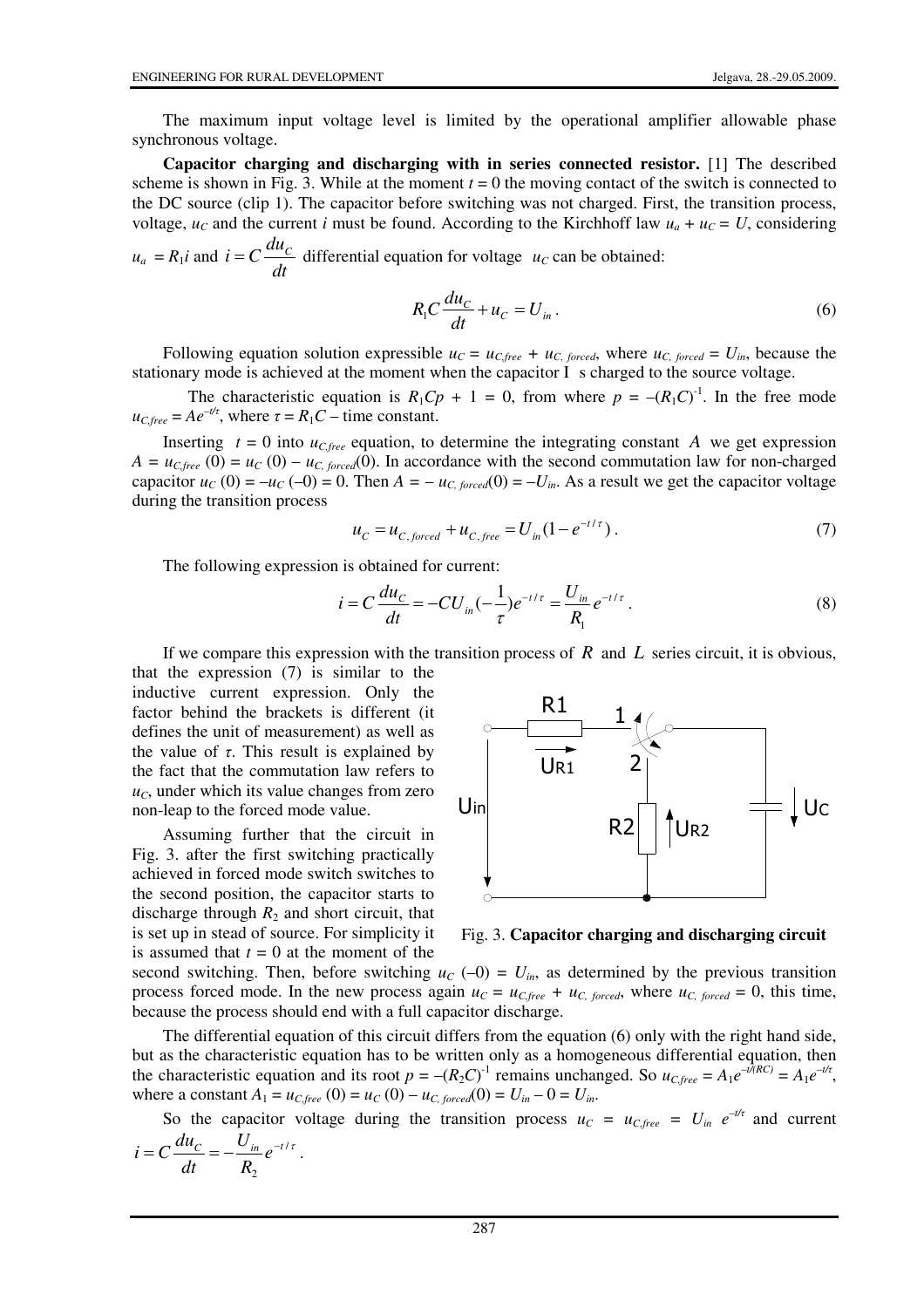As shown, the voltage  $u_c$  again without hopping starts to evolve from the  $U_{in}$  value, and progressively tends to zero, but the current in the form of hopping is changed from zero to the value of  $-U_{in} R_2^{-1}$ , and also tends to zero and all time remains negative. This is also understandable because the actual discharge current direction is opposite to the presumed direction in Fig. 3. The charge and discharge curves are linked together in Fig. 4 a.

If the discharge of the capacitor should be started before it reached the connected voltage *Uin*, the second switching event would change only in the value of  $u<sub>C</sub>(-0)$ . In the expression that describes the transition process after the first switching, nothing will change, because this process  $u_{C, forced} = U_{in}$ regardless of whether that value is or is not reached. This transition process linked curves are showing Fig. 4 b.



Fig. 4. **Capacitor charging and discharging curves**

**Integrator reset circuits.** [2] Integrator reset usually is performed discharging integrative capacity through the switch. As a switch typically relays and field effect transistors and optrons are used. While the integrator is reset, it is required that the integrator input is earthed or blocked. Fig. 5 shows two integrator reset circuits with field effect transistors that have been used as switches. Circuit, which appears in Fig. 5, at a closed switch V1 leakage current from the initial OP inlet passes through the transition drain - source, resulting in the integration error.



Fig. 5. **Integrator reset circuits:** a – with field effect transistor switch, b – with field effect transistor lekage current compensation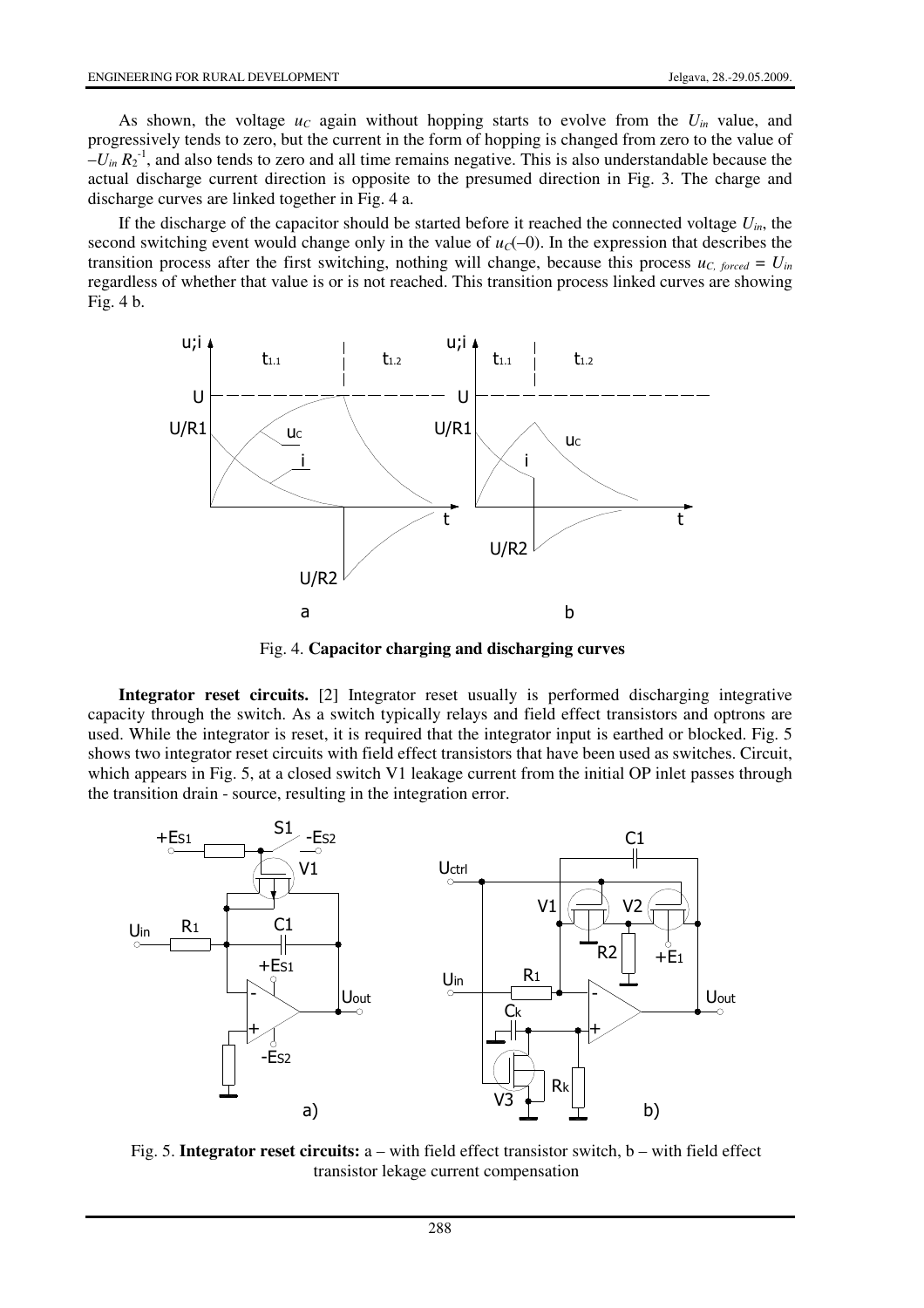To reduce leakage currents drain - source, there can be used two in a series switches, for the circuit shown in Fig. 5 b. Here is no leakage, which comes through the switch summing point transition drain - source, because at the closed switches V1 and V2, the leakage current from the OP2 output through the transition drain - source V2 is discharged to the ground through relatively small resistance R2. Since the capacitor C1 is set to a short circuit it can occur that OP input current displaced, so the resistor R<sub>k</sub> must be grounded. At the same time, connecting parallel capacity  $C_k = C_1$ with resistor  $R_k$  it is possible to compensate pulse distortions that occur during switching.

**Pulse density modulation circuit operation.** Figure 6 is given to explain PDM circuit operation. At time  $t = 0$ , the capacitor and the signal voltage is zero. Next the capacitor begins charging, because the signal voltage  $U_{in}$  is increasing, the capacitor voltage reaches the comparison voltage  $U_{stable}$ (Fig. 1) value at the time  $t = t_{1,1}$ . This curve of this process is shown in Fig. 4 b  $t_{1,1}$  interval.





Now, when the capacitor voltage and *Ustabilised* are equal, the capacitor discharge control switch is activated by the impulse, the capacitor is being discharged through the resistor, the same impulse is transferred to the output as *UPDM* (Fig. 6). A new capacitor charging and discharging period begins, which differs from the previous by the fact that the capacitor charging voltage is higher level, thus it will reach *Ustabilised* value faster. The capacitor discharge time does not change, because the discharge conditions remain the same. At higher input voltage  $U_{in}$  circuit obtains higher impulse  $t_{1,n}$  proportion against blanks *t*2.*<sup>n</sup>* during period *Tn*.



Fig. 7. **Pulse package generation**

**Forming of power AC.** The high frequency generator HFG is operated by PDM circuit. During each *U<sub>PDM</sub>* pulse HFG generates 20 kHz pulse packages (Fig. 7, Fig. 9). The HFG operating principle is the following, switches are switched by pairs S1, S3 and S2, S4 synchronously contrary. When S1 and S3 are turned on, S2 and S4 are off, this way high frequency voltage form is generated using DC energy stored by the capacitor (Fig 8).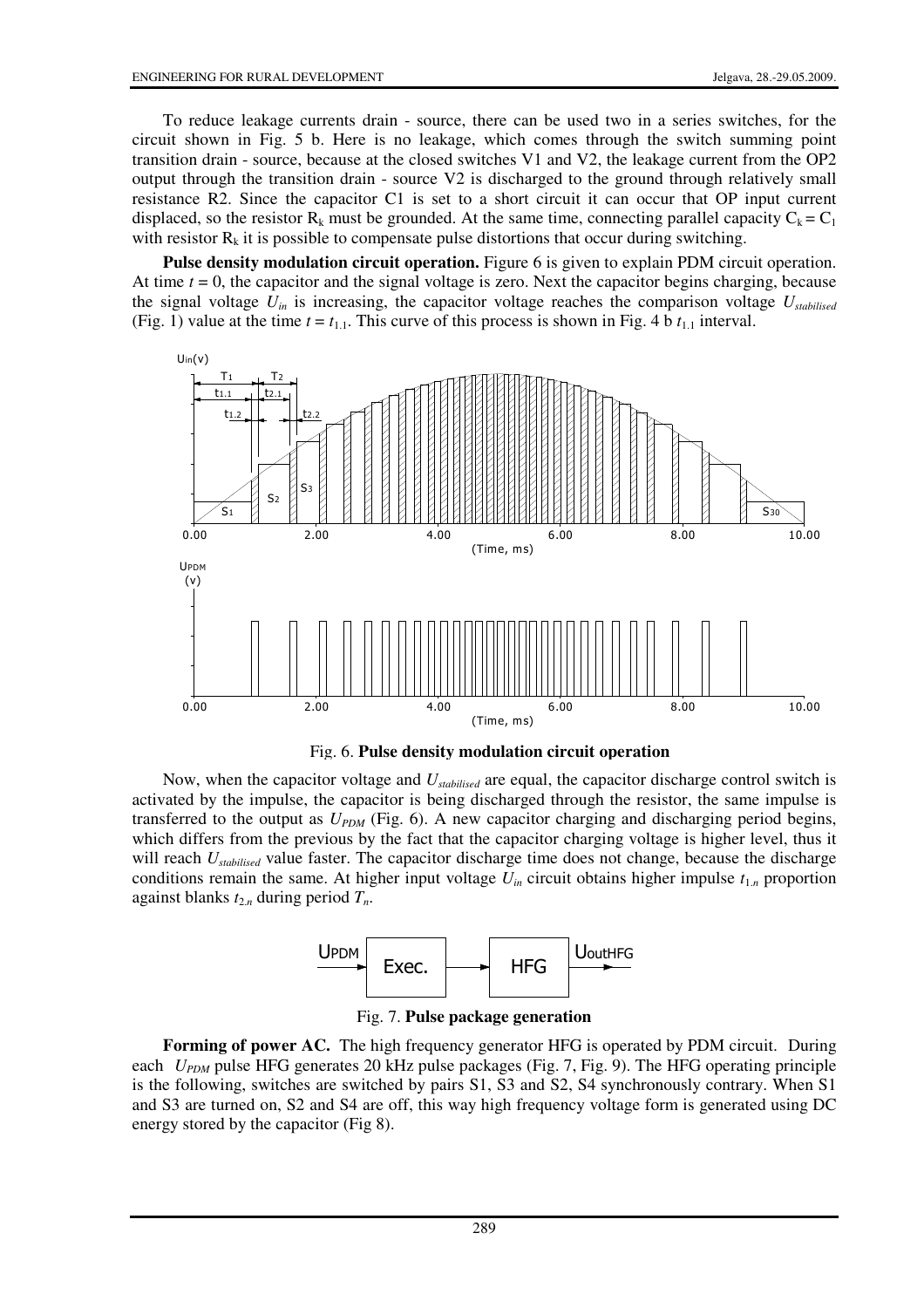

Fig. 8. **High frequency power generator**





The pulse density modulation circuit is developed, which generates fewer constant length pulses at lower input voltage, increasing the input voltage, the output pulse count per time unit on circuit output increases, in addition the pulse length remains fixed (Fig. 7). Every output pulse blocks the input signal at its corresponding moment, to escape the capacitor charging and discharging simultaneously. Output pulses are differenced to the desired amplitude so PDM circuit is suitable for use as a power electronics control circuit.

Comparing the PDM method with the pulse width modulation (PWM) method, PDM is able to give much less harmonic spectrum. PDM is applicable to the voltage shape distortion reduction system. Comparing the actual load voltage with the required voltage the PDM method can compensate the load voltage with positive or negative pulse packages depending on the load voltage and the required voltage comparison result.

PDM frequency can be adjusted changing the integrator capacity. Increasing the integrator capacity, the frequency of PDM reduces, reducing the capacity its frequency is increasing. The pulse length can also be regulated, it extends by increasing the integration capacity discharge branch resistance, and the pulse length is extended by reducing this resistance.